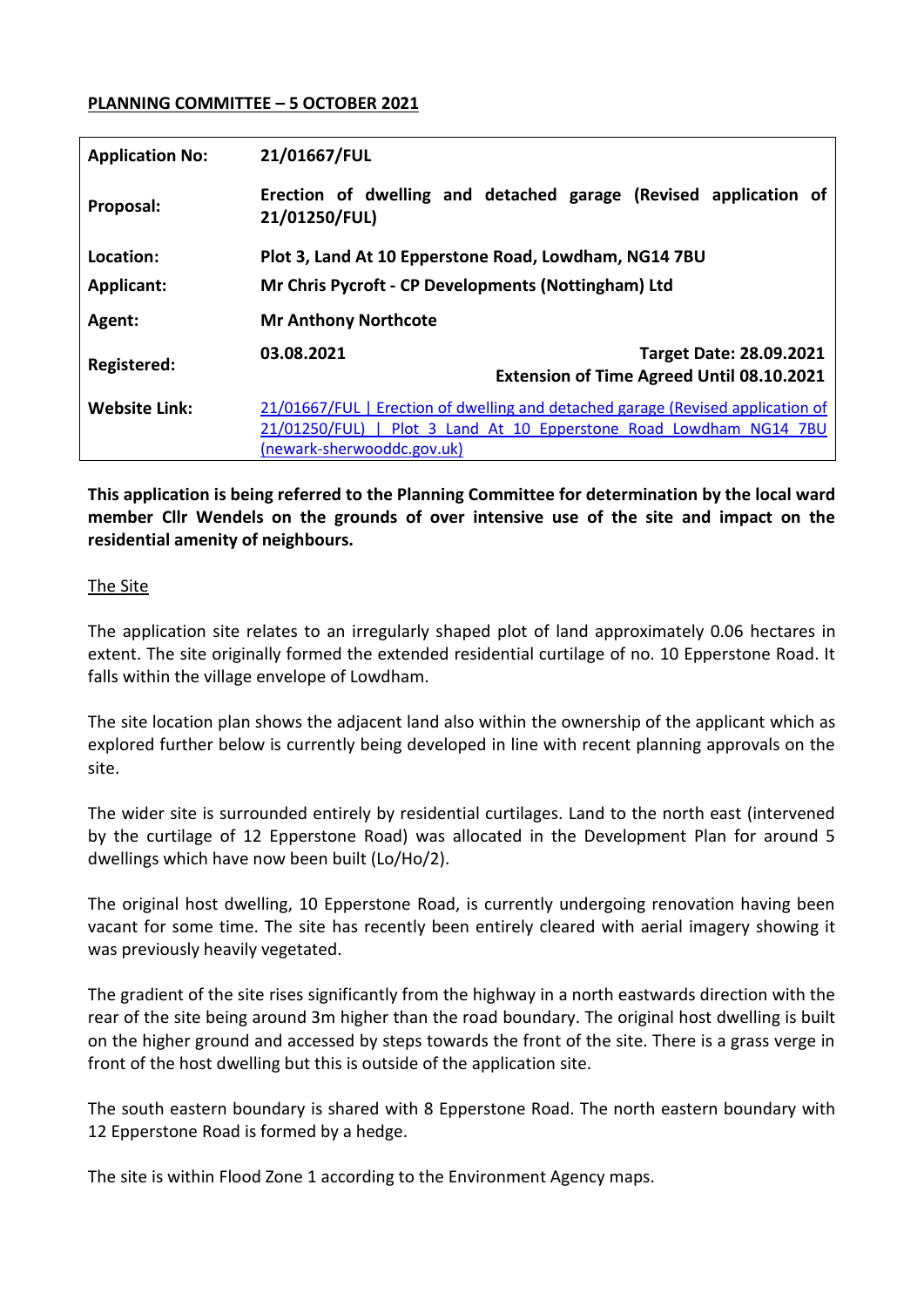#### Relevant Planning History

**21/01250/FUL -** Erection of dwelling and detached garage. *Application refused under delegated powers for the following reason:*

*The proposed development site sits adjacent to and would be read in the context of a recently approved residential scheme for 4 residential units. The proposed development for a two storey dwelling has failed to appropriately respond to the site specific constraints leading to a contrived design which would appear odd and overly cramped adjacent to the previously approved plots. Moreover, the two storey height of the proposed dwelling, with a blank rear elevation at first floor would lead to unacceptable amenity impacts to the existing neighbouring plots namely an overbearing impact and at the very least a perceived loss of privacy through overlooking from the first floor side windows.*

*The benefits of the proposal, namely the delivery of additional housing in a sustainable settlement are not considered to outweigh the identified harm.*

*The proposal is contrary to Core Policy 9 (Sustainable Design) of the Amended Core Strategy 2019 and Policy DM5 (Design) of the Allocations and Development Management DPD as well as the overall design intentions of the NPPF which form a material planning consideration.* 

**20/02253/FUL -** Application for 4 no. residential units along with associated parking, amenities, access road and boundary treatments (Resubmission of 20/02024/FUL). *Application approved 2nd February 2021.* 

**20/02199/HOUSE -** Proposed first floor extension to rear and internal alteration (resubmission of 20/01654/HOUSE) Render of existing house and proposed extension. *Application approved 10th December 2020.* 

**20/01654/HOUSE** - First floor rear extension and internal alterations *Application withdrawn.*

**20/02024/FUL -** Application for 7 no. residential units along with associated parking, amenities, access road and boundary treatments**.** *Application withdrawn.*

*The following application relates to land to the north east referred to above as housing allocation Lo/Ho/2:*

**16/01501/FUL** *- Proposed* erection of 3no. 2-bedroom dwellings and 2no. 4-bedroom dwellings. *Application approved December 2016 and now built on site.* 

## The Proposal

The application seeks full planning permission for 'Plot 3', referred to as such in acknowledgment of the above planning history whereby the consideration of this plot was removed during the life of the application reference 20/02253/FUL. More recently and as detailed above, planning permission has been refused for a two storey dwelling on the plot. The current application forms a re-submission in an attempt to overcome the previous reason for refusal.

The plot is positioned in the north eastern corner of what was originally an extensive residential curtilage for 10 Epperstone Road but is now a development site under construction.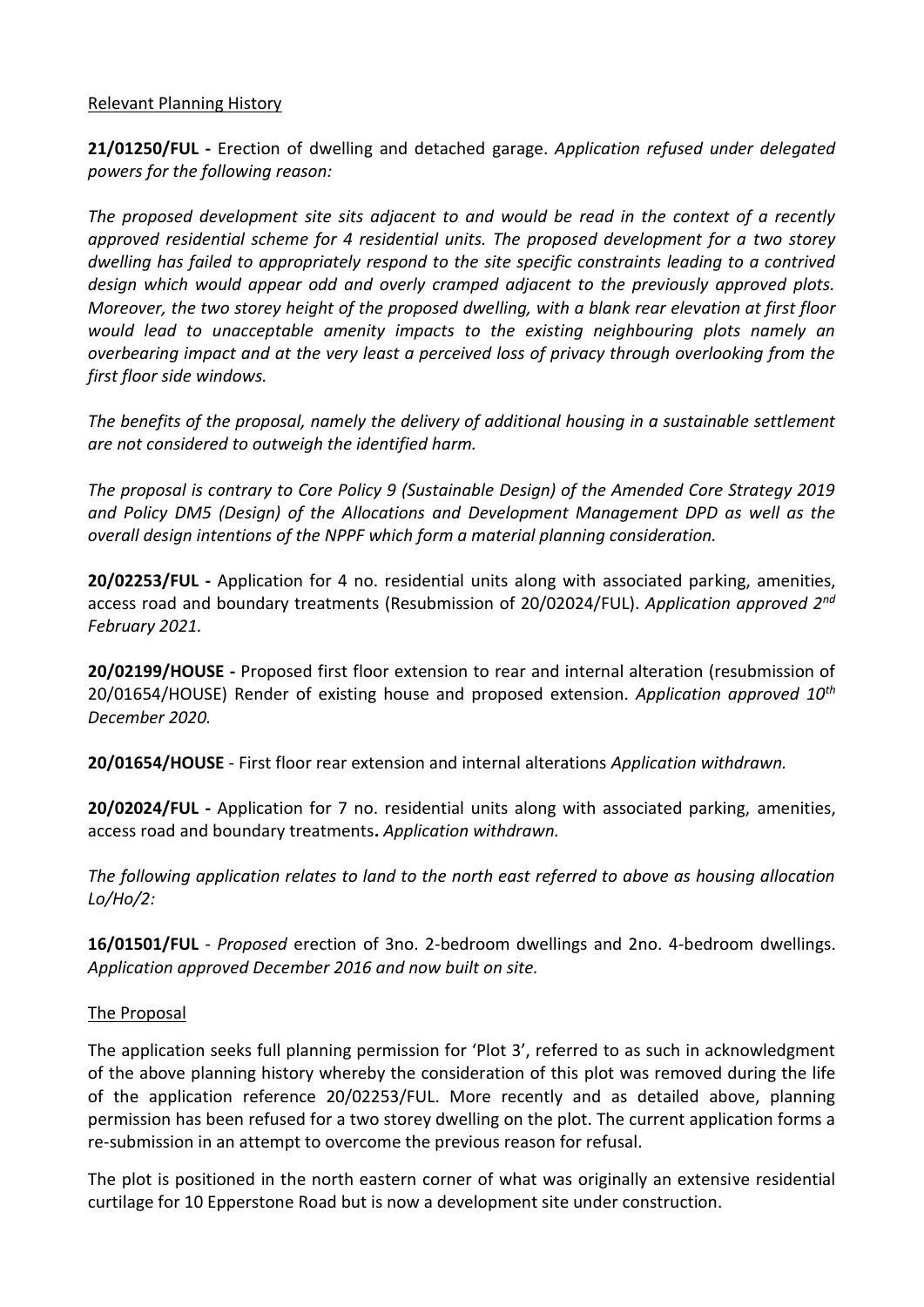The dwelling proposed is a chalet bungalow with a bedroom; en-suite and dressing area served by roof lights and a gable end window on the south western gable end.

The dwelling proposed is two stories with four bedrooms with a total floor area of approximately 139m<sup>2</sup>. The maximum pitch height proposed would be around 6.3m with an eaves height of around 2.9m. Materials proposed are predominantly white render with red brick detailing and a slate grey roof tile.

A single detached garage is also proposed.

The application has been considered on the basis of the following plans and documents:

- Existing Site/Block Plan and Location Plan 2119(08)001;
- Proposed Floor Plans, Elevation & Proposed Detached Garage 2119(08)003 Rev. H;
- Proposed Street Context 2119(08)005 Rev. F;
- Topographical Survey 2018(08)006;
- Drainage Layout LV019-CIV-500 Rev. C;
- Planning Statement dated July 2021;
- Materials Schedule dated  $26<sup>th</sup>$  July 2021:
- Landscaping Schedule received  $11<sup>th</sup>$  August 2021.

#### Departure/Public Advertisement Procedure

Occupiers of 25 properties have been individually notified by letter.

#### **Planning Policy Framework**

#### **The Development Plan**

#### **Newark and Sherwood Amended Core Strategy DPD (adopted March 2019)**

Spatial Policy 1 - Settlement Hierarchy

- Spatial Policy 2 Spatial Distribution of Growth
- Spatial Policy 7 Sustainable Transport
- Core Policy 3 Housing Mix, Type and Density
- Core Policy 9 -Sustainable Design
- Core Policy 10 Climate Change
- Core Policy 10A Local Drainage Designations
- Core Policy 12 Biodiversity and Green Infrastructure

#### **Allocations & Development Management DPD**

Policy Lo/HN/1 – Lowdham Housing Need

- DM1 Development within Settlements Central to Delivering the Spatial Strategy
- DM3 Developer Contributions and Planning Obligations
- DM5 Design
- DM7 Biodiversity and Green Infrastructure
- DM12 Presumption in Favour of Sustainable Development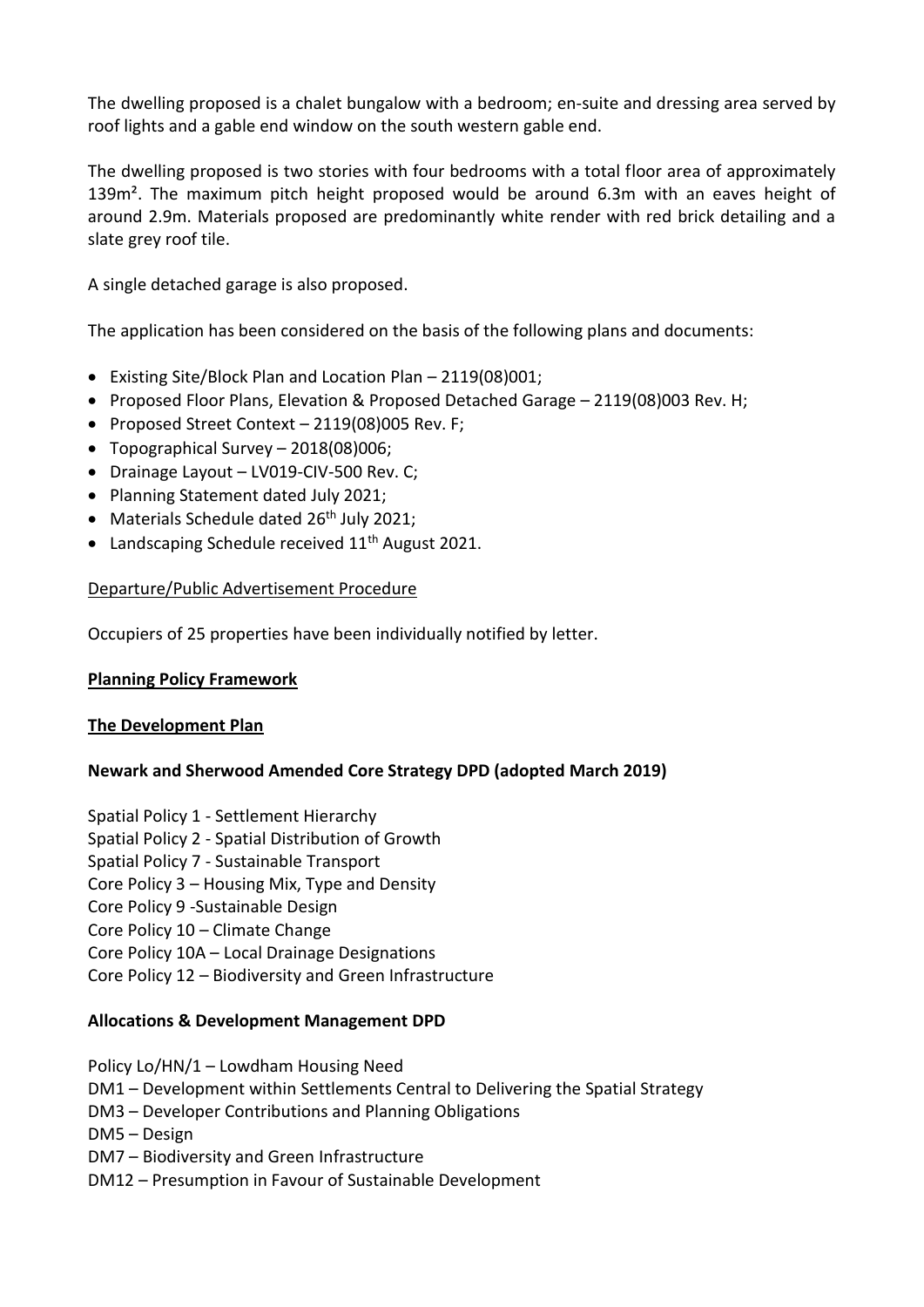## **Other Material Planning Considerations**

National Planning Policy Framework 2021 Planning Practice Guidance (online resource) National Design Guide – Planning practice guidance for beautiful, enduring and successful places September 2019

### **Consultations**

**Lowdham Parish Council –** Object. Council believe that the proposed dormer bungalow is too large for this plot.

NSDC planners should inspect the almost completed dormer bungalow at 72 Main Street which is of a similar height to the one proposed to see how overbearing a bungalow of this nature can be on adjacent residential properties. The site at 10 Epperstone Road already appears cramped and overcrowded as a result of the 4 additional properties currently under construction. The proposed dormer bungalow would be too overbearing on adjacent properties.

It is, as we decided in relation to the main application, an over intensive development of a site at the edge of the village. We object to this on the same basis, together with the overbearing nature of the proposed building so close to the boundary.

We suggest that the planning committee be consulted.

Also, we ask that planning / building control follow up over the narrow pavement as it was required to be made wider.

**NCC Highways Authority –** No objections subject to conditions.

**NSDC Environmental Health –** Advisory note in relation to potentially radon affected area.

**Ramblers Association –** No comments received.

**Trent Valley Internal Drainage Board –** No Board watercourses in close proximity to the site.

## **In relation to the original plans, representations were received from 6 local residents/interested parties which can be summarised as follows:**

- The re-submissions are getting tiresome it needs sorting once and for all;
- Previous comments have not been taken on board;
- It will look the same visually to the neighbours as the previous application that was refused;
- The dwelling is closer to the neighbouring boundary than the previous application;
- The neighbouring property will be looking at a gable end which is a solid brick wall and as a high as a house;
- The dwelling will be overbearing and affect sunlight;
- It should be a small bungalow to match plots 4 and 5;
- The property will stand out at the edge of the Green Belt;
- The roof should be lower and hipped so it's less intrusive and less over bearing;
- The property would be an over intensification of the site;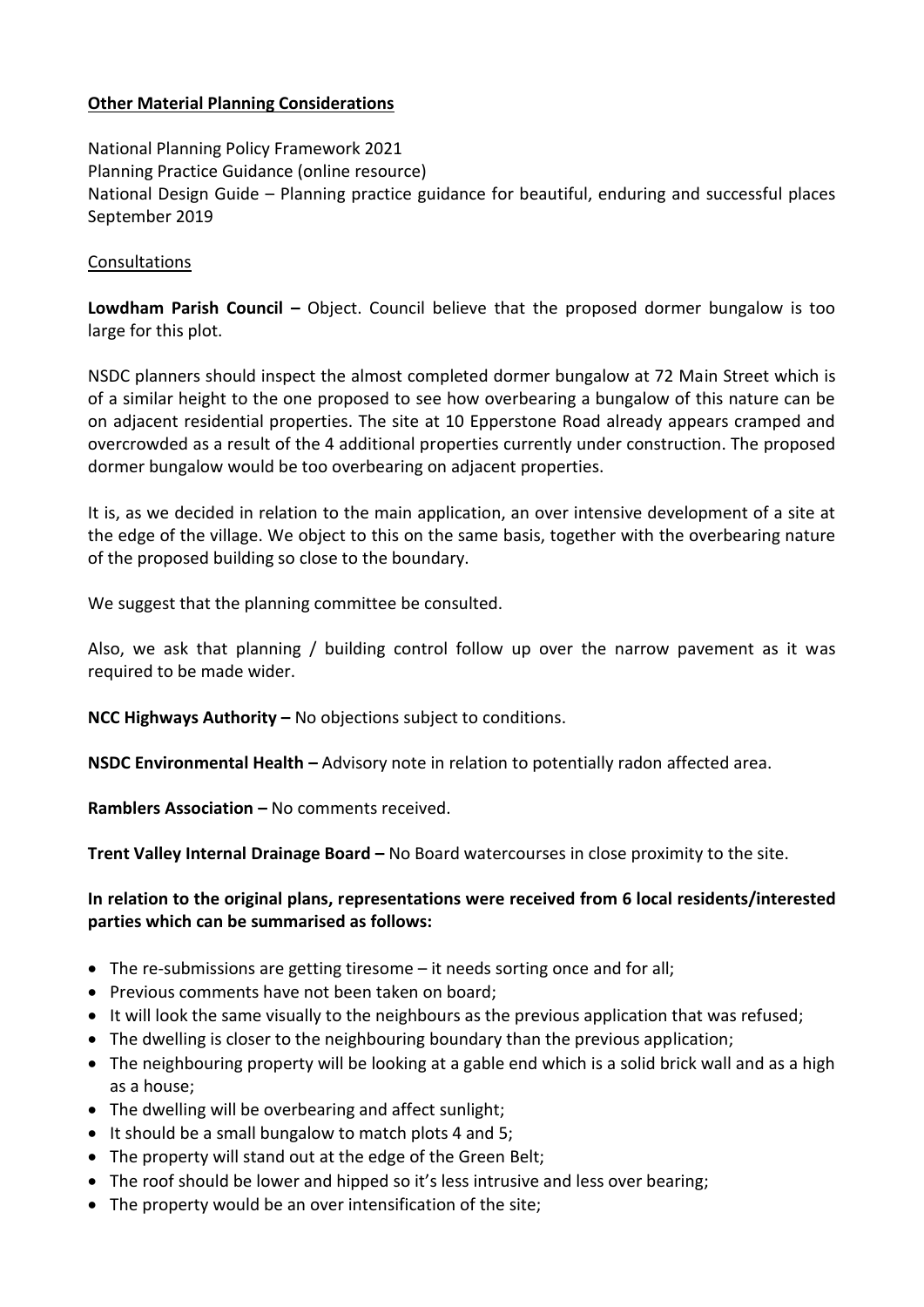- The developer has created an eyesore with a lack of space around the properties and a lack of green space where once there was plenty;
- The land should be used for a block of garages for the properties which don't have them;
- The development has been a disaster for Lowdham and ruined the village character;
- The builder is welcome to look from the neighbouring garden:
- There is road safety / congestion near the school and the bus stop;
- The ill thought out development impacts negatively on the previously tranquil and peaceful part of the village;
- The plans are lacking in important measurements;
- The real need in Lowdham is affordable housing:
- The plans show the house closer to the boundary of no.12 and will have the same overbearing impact to the last application which was refused;
- Plots 4 and 5 are already too close to the boundary and sound can be heard;
- The planners are bending over backwards to help and advise the builder with very little support for surrounding residents;
- Climate change has been underestimated in terms of the adequacy of drainage in future years;
- Kitchen window will be 2ft from a fence and 8ft from the other fence leading to a claustrophobic plot;
- Comments regarding the design and construction of Plots 1 and 2;
- The hedge will be sandwiched between fences;
- Not enough parking;
- The Council has declared a climate change emergency and this development should never have been allowed;
- There are cars parked on the pavement with no space to park legally;
- Lowdham PC are to ask NCC to put double yellow lines down to prevent parking;
- There will be extra drainage adding to the already overloaded system;
- Loss of privacy to 2 Pasture View and 12 Epperstone Road;
- Site does not complement surrounding properties.

# **A further round of consultation has been undertaken on the revised plans received 2nd September 2021 (showing the part hipped roof). A total of 4 letters of representation have been received which can be summarized as follows:**

- Slight improvement to the roofline;
- What are the measurements from buildings to boundaries Plot 3 is closer to the boundary of no. 12 than Plots 4 and 5 but it should be further away;
- It is not necessary to erect a garage;
- The property is still too large and the site would only suit a small bungalow;
- Objecting because it's closer to the neighbouring boundary;
- The previous application was further away from the boundary;
- Will still add to the crowding of the site and parking issues;
- Overdevelopment:
- Overcrowding;
- Overbearing:
- Too close to boundary plot 4 and 8 Epperstone Road no amenity;
- Out of character;
- Urbanisation:
- Cars will have to park on Epperstone Road causing blind spots;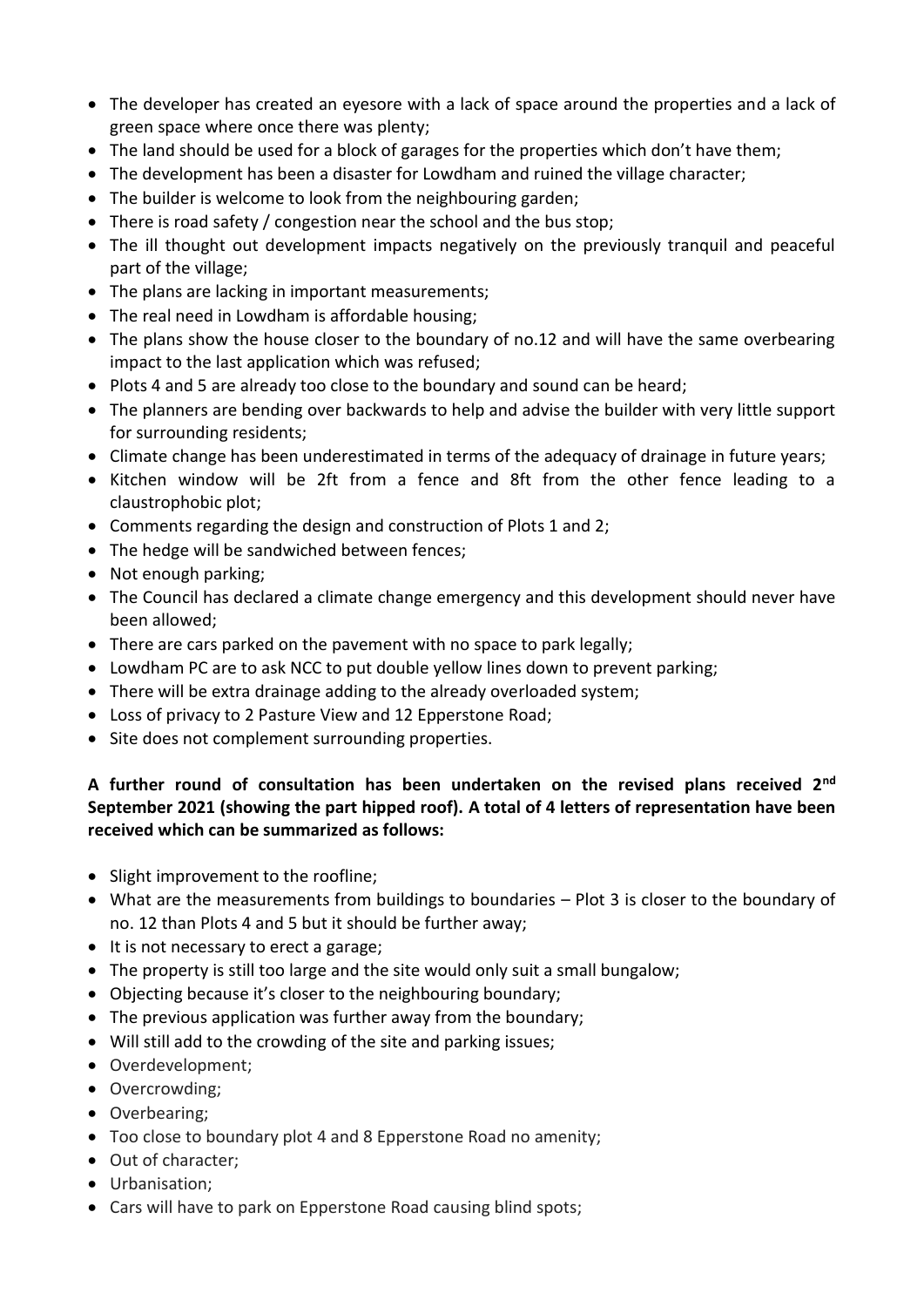- Three roads exits on top of one another;
- Too near a school;
- Footings already dug for a four bed house, even though no planning permission;
- Plans and drawings are artistic license;
- Noise and carbon footprint.

## **Comments of the Business Manager**

#### Preliminary Matters

As above, the application forms a re-submission of a recently refused scheme. There are elements of the appraisal below which remain unchanged from the assessment of the previous scheme but have nevertheless been repeated given that this application must be considered on its own merits.

There is a suggestion from a neighbouring party that the design presented for consideration has already been refused. To confirm, whilst a similarly proposed dwelling was originally presented through application 20/02253/FUL, 'Plot 3' was removed from consideration during the life of the application and therefore the design of the dwelling now proposed for consideration has not previously been formally considered.

### Principle of Development

The starting point for development management decision making is S.38(6) of the Planning and Compulsory Purchase Act 2004, which states that determination of planning applications must be made in accordance with the development plan unless material considerations indicate otherwise.

The Adopted Development Plan for the District is the Core Strategy DPD (2019) and the Allocations and Development Management Policies DPD (2013). The adopted Core Strategy details the settlement hierarchy which will help deliver sustainable growth and development in the District. The intentions of this hierarchy are to direct new residential development to the Sub-regional Centre, Service Centres and Principal Villages, which are well served in terms of infrastructure and services. Spatial Policy 1 (Settlement Hierarchy) of the Council's Core Strategy defines Lowdham as a Principal Village which is expected to act as a secondary focus for service provision.

The principle of residential development within the site is therefore acceptable subject to an assessment against the remainder of the Development Plan.

#### Housing Mix, Type and Density

Policy Lo/HN/1 confirms that the majority of new housing on windfall sites in Lowdham should be two bed units to meet the needs of the community. Essentially, due to the constraints which affect Lowdham (notably the adjacent Green Belt designation and large areas at risk of flooding) it is not possible to accommodate the amount of housing development required for the village. This makes it all the more important to ensure that any windfall sites contribute towards the needs of the village. It is notable that a village specific housing need policy only exists for two settlements in the whole District (Southwell and Lowdham) and therefore it must be given due weight and consideration.

The proposed dwelling would have three bedrooms, rather than the previously refused scheme which was for four bedrooms and therefore would still be contrary to Policy Lo/HN/1. The Planning Statement contends that the evidence base for this policy is now out of date and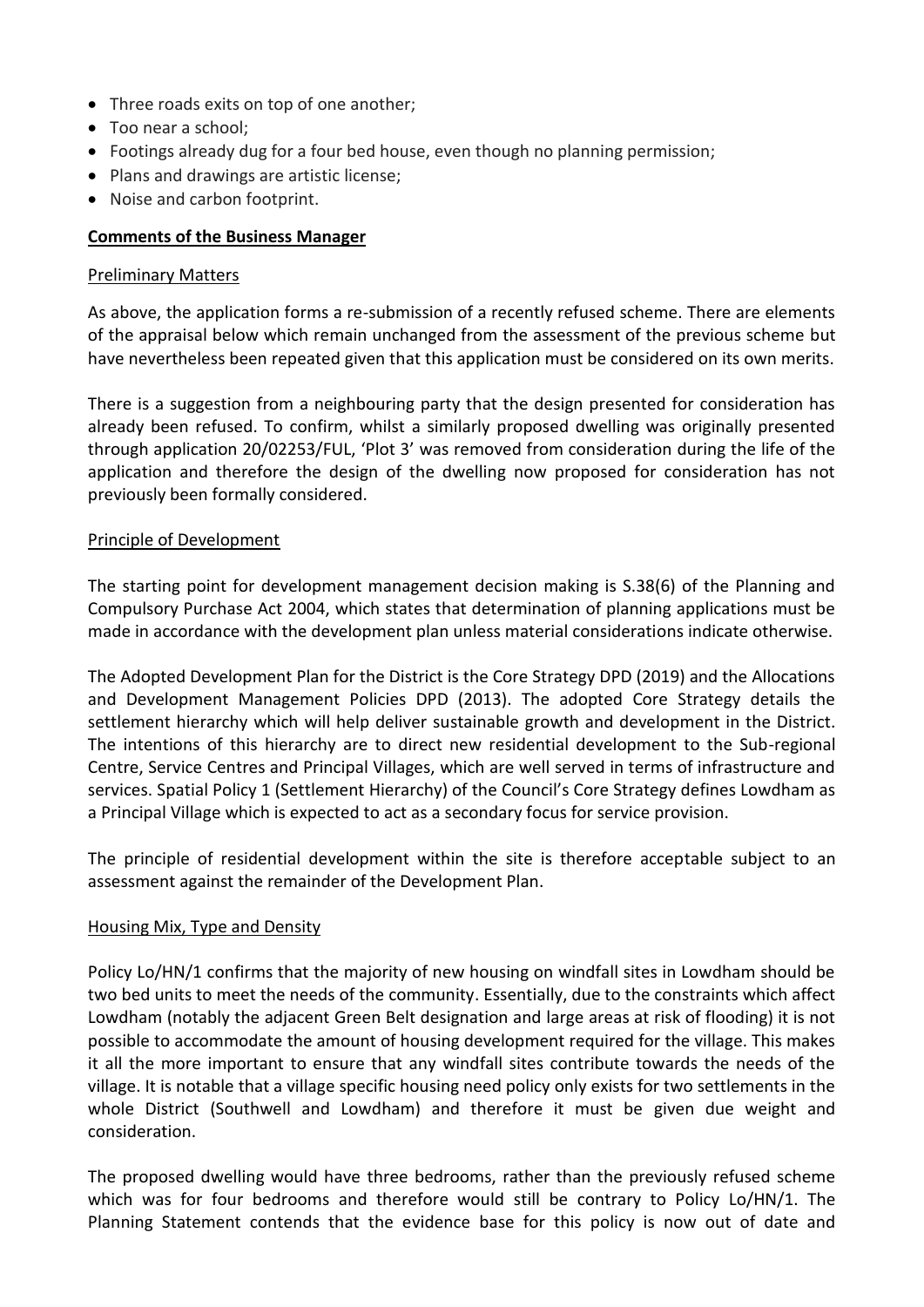therefore cannot credibly be relied upon. Irrespective of this local policy, the Council has recently published up to date housing needs information for the District which is split into sub-areas. Lowdham falls within the Nottingham fringe sub area where the majority need (46.7%) is for 3 bed houses. There is a meaningful need (22.7%) for four bed houses.

It is notable that the previous scheme for four dwellings is set to deliver 3 two bedroom dwellings (and 1 three bedroom dwelling). If this plot had been included as part of the wider development then the percentage delivery of 2 bed units would be 60% and therefore the majority. Given the close association with the wider development it is not considered reasonable to resist the current application purely on the basis of a lack of compliance with Policy Lo/HN/1.

Comments have been received from neighbouring parties and the Parish Council regarding the density of development. Whilst this application is for a single dwelling, again it is considered appropriate to consider the site as part of the wider recently approved development.

The area within the applicant's ownership amounts to approximately 0.21 hectares. If this application were to be approved then the total area would accommodate 6 dwellings which would represent an approximate density of 29 dwellings per hectare.

Core Policy 3 seeks to secure densities of around 30 dwellings per hectare (higher for the Strategic Sites). Although the proposal would be marginally below these aspirations, given the site specific circumstances (namely that the site is landlocked by residential curtilages over a varying gradient) the density is considered acceptable.

There is nevertheless a requirement to assess the character implications of the additional dwelling proposed.

#### Impact on Character and Design

The NPPF states that good design is a key aspect of sustainable development and new development should be visually attractive. Core Policy 9 states that new development should achieve a high standard of sustainable design that is of an appropriate form and scale to its context complementing the existing built and landscape environments. Policy DM5 of the DPD states that local distinctiveness should be reflected in the scale, form, mass, layout, design and materials in new development.

Although the development of the site would represent backland development which is generally resisted by Policy DM5, I am conscious that this has already occurred in the immediate vicinity of the site to a degree that the precedent has already been set (and indeed the aforementioned allocated site is also a backland plot). The risk of further development would be restricted by the Green Belt constraint surrounding the village and therefore the backland nature of the proposal is not considered harmful in character terms.

The recent planning approval has already been commenced on site allowing a thorough character assessment as to how 'Plot 3' as it is referred to would fit into the overall site context.

As is detailed in the description of the site above, there are significant gradient changes across the site. The submitted topographical survey shows that the steepest gradient rise is towards the front of the site with the host dwelling being approximately 2.5m higher than the edge of the highway. The back of the site, where development is proposed is relatively flat.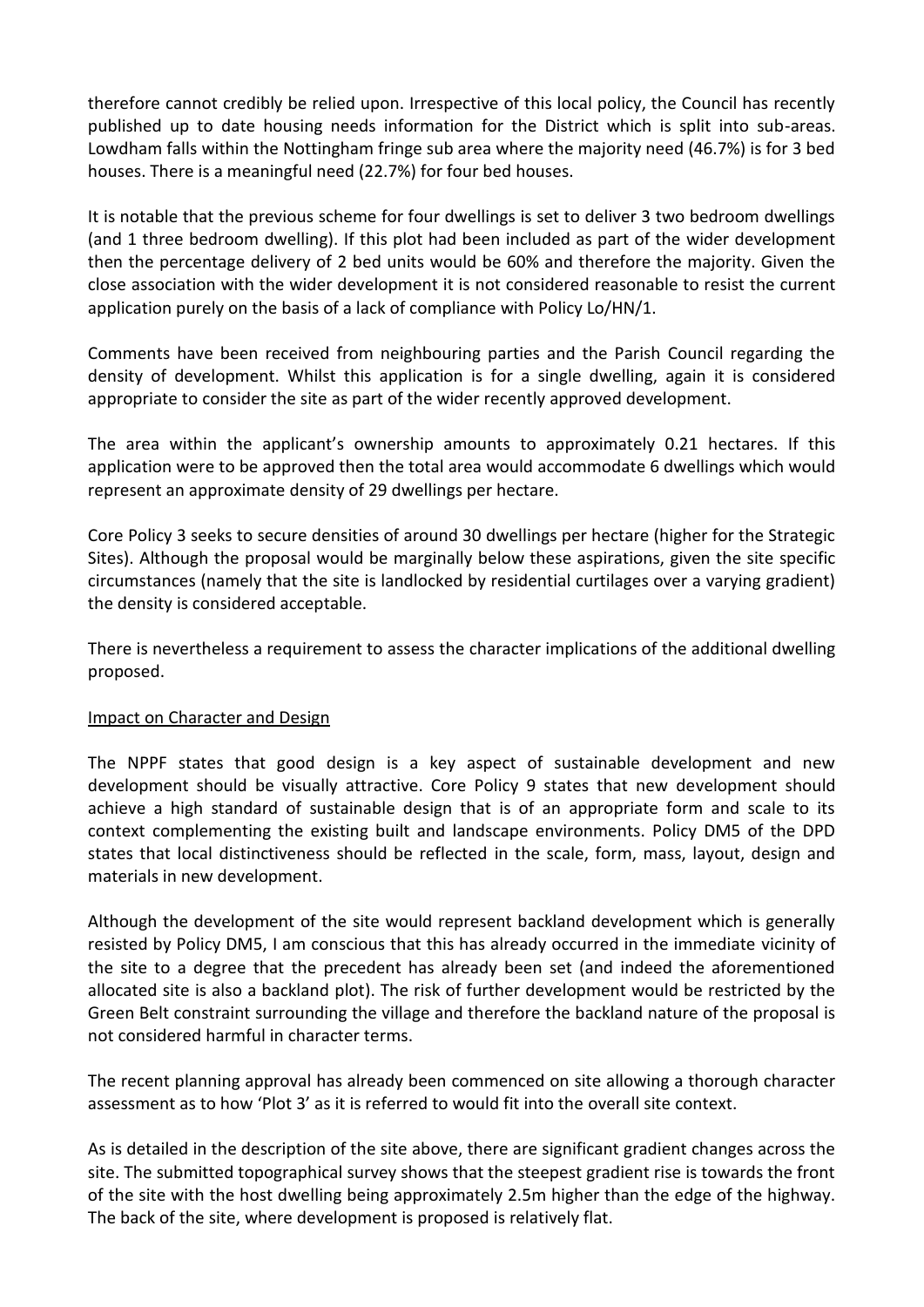The previous application for a two storey dwelling was refused on the basis of its contrived design (notably the blank second storey gable to the north eastern elevation) which was considered overly cramped in the context of the surrounding development.

The dwelling now proposed is a chalet bungalow which would sit alongside the bungalows at Plots 4 and 5 with a marginally higher roof by around 0.65m (albeit the same angle pitch) as shown on the submitted section below:



SECTION THRU' SHARED DRIVE LOOKING TOWARDS PLOTS 3-5

The dwelling would however have a greater footprint than the approved plots 4 and 5 and sit further south westwards within the site. Nevertheless the reduced scale in terms of height and mass leads me to conclude that the dwelling would not appear overly cramped in the plot.

The revised scheme now shows a part hipped roof to the rear which would have a materially different impact to the previous refused scheme (the agent has been asked to provide the below extracts to scale for a comprehensive comparison):





SECTION TO REAR GARDEN PLOTS 3-5

The revised design is a far less contrived approach. Whilst the part hipped / part gable roof design is unusual, the north eastern elevation would be facing towards the neighbouring boundary and would not be visible in the street scene. To some degree even the south western elevation with the window on the gable end (as per street scene extract above) would be discrete in the wider surroundings given that it would be positioned behind Plot 2 in the corner of the wider site.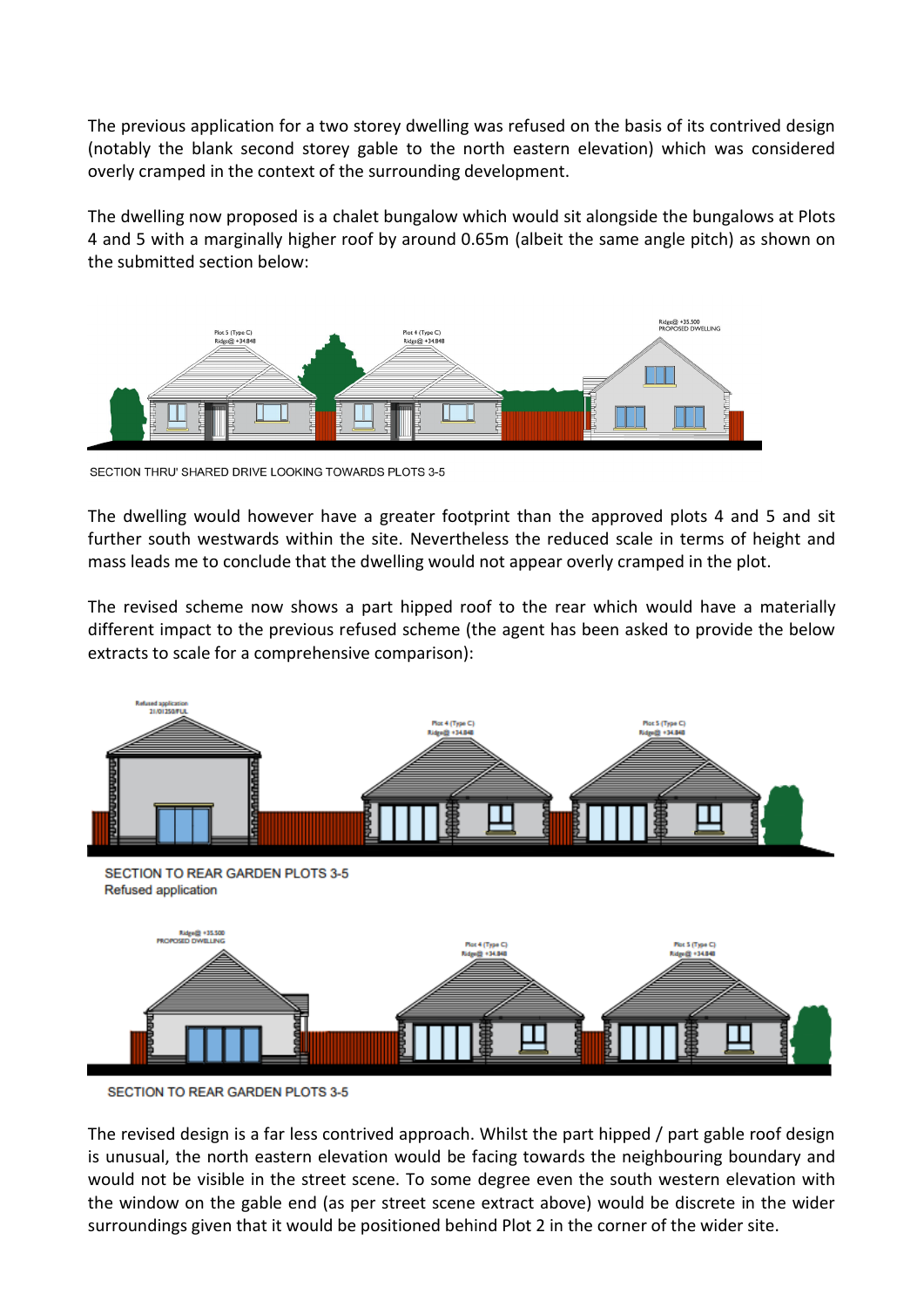Officer's remain of the view that a bungalow replicating the design of Plots 4 and 5 would be the preferable option for Plot 3 but clearly the application must be assessed on its own merits. It is not appropriate to refuse an application purely because a better design solution may exist. The proposal as submitted is considered acceptable in design and character terms against Core Policy 9 and Policy DM5 and has therefore successfully overcome the previous reason for refusal in this respect.

#### Impact on Amenity

Policy DM5 of the DPD states that development proposals should ensure no unacceptable reduction in amenity including overbearing impacts and loss of privacy upon neighbouring development.

Amenity is clearly a cause for concern locally as was the case with the recent approval on the wider site. The advantage of the recent approval being under construction is that it is possible to assess the amenity implications as built and in doing so gain a better understanding for how this plot would sit within the wider site context.

In reaching an amenity judgement, Officers have taken the opportunity to visit the neighbouring garden to the north east (12 Epperstone Road) at the request of the neighbouring occupier. This property already shares a boundary with the rear boundaries of the single storey Plots 4 and 5.

The orientation of 12 Epperstone Road is such that the principal elevation faces north westwards. There are two small windows at first floor on the side elevation of no. 12 (one at high level) but these both appear to be secondary.

The dwelling now proposed would be closer to the shared boundary with no. 12 at approximately 8.2m away (the refused two storey dwelling would have been around 10m away). However, the schemes are clearly materially different evidenced through the comparisons included above (which would be the elevation visible from the neighbouring garden. The dwelling would broadly follow the rear building line established by Plots 4 and 5 adjacent.

Whilst on face value it appears that the dwelling would affect the least sensitive part of the neighbouring plot (i.e. their very rear garden) in reality it is clear that this part of the neighbouring garden is actively used for amenity purposes (there are two different areas where at the time of the Officer site visits tables and chairs were positioned).

The scheme has been revised during its lifetime to revise the roof to a part hip, part gable end. Although this is slightly odd in design terms it does have the advantage that the impact on neighbouring amenity would now be similar to that established by the roof design of Plots 4 and 5. The reason the whole roof cannot be hipped is because it would compromise the internal layout and mean that the bedroom would not be able to be served by the gable end window which is a necessary feature in terms of adequate amenity for the proposed occupiers.

The lower eaves height and part hipped roof would mean that there would be notably less built form in comparison to the previously refused scheme and in my view this tips the scheme to no longer having a detrimental overbearing impact on 12 Epperstone Road which would justify refusal of the scheme.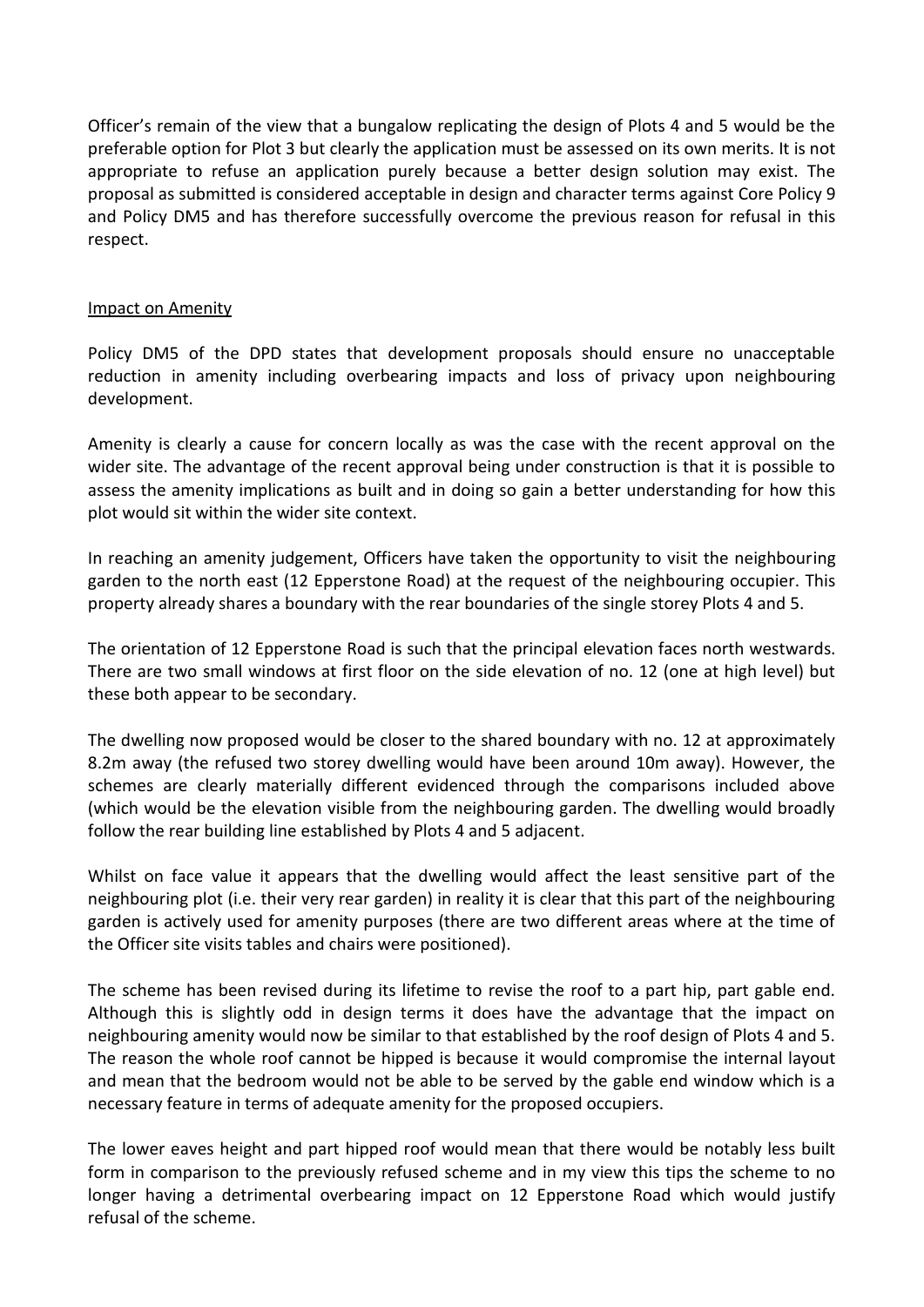The proposal would feature a total of 5 roof lights. The agent has been asked to provide a section through the dwelling to understand the impact that these rooflights would have on neighbouring amenity (noting that the dressing area would be entirely reliant on these). The section shows that the rooflights would be above 1.7m in height from the floor level which would give them minimal outlook.

The dwelling would be less than a metre away from the shared boundary with 8 Epperstone Road. However, it would be adjacent to the rear extremes of their garden some distance from the rear elevation of the dwelling. Moreover, the pitched roof design would mean that the closest element would be the eaves height with the main height moving away from the boundary. There are ground floor windows proposed on the elevation facing towards the shared boundary (one obscurely glazed bathroom window and one secondary kitchen window) but these would be largely screened by the 1.8m close boarded fence along the boundary.

The south westward elevation would be orientated towards Plot 2 on the previously approved scheme. The main window serving the first floor bedroom would be on this elevation. The distance between the plots would be just 11m. However the design of Plot 2 is such that the elevation facing towards the proposed dwelling features only one small roof light window in a steeply pitched roof to serve a landing area. There is a door at ground floor with a glazed element but this would serve a utility. The relationship between the proposed dwelling and Plot 2 is therefore considered acceptable.

On the basis of the above assessment, the proposal is considered to have overcome the previous reason for refusal in respect to amenity for both the existing adjacent dwellings and the proposed occupiers. The proposal as now submitted is therefore compliant with the relevant amenity provisions of Policy DM5.

#### Impact on Highways

Spatial Policy 7 of the Core Strategy seeks to ensure that vehicular traffic generated does not create parking or traffic problems. Policy DM5 of the DPD requires the provision of safe access to new development and appropriate parking provision and seeks to ensure no detrimental impact upon highway safety. The LPA have recently adopted a Supplementary Planning Document on cycle and residential car parking.

The dwelling would be served by three car parking spaces including a garage space. On the whole the spaces would meet the requirements of the emerging SPD however one of the spaces would fall marginally short in its length. Nevertheless the appropriate measurements could be achieved largely within the site and any overhang onto the private driveway would be extremely marginal. On this basis it is not considered that the parking arrangements would lead to on street parking to the detriment of highways safety.

NCC Highways as the Highways Authority have been consulted on the scheme due to concerns which they originally raised with the previous application (which were resolved prior to determination). Their comments acknowledge the site history and that the previous application has approved the access which would serve this development. No objection is raised subject to conditions.

#### Impact on Trees / Landscaping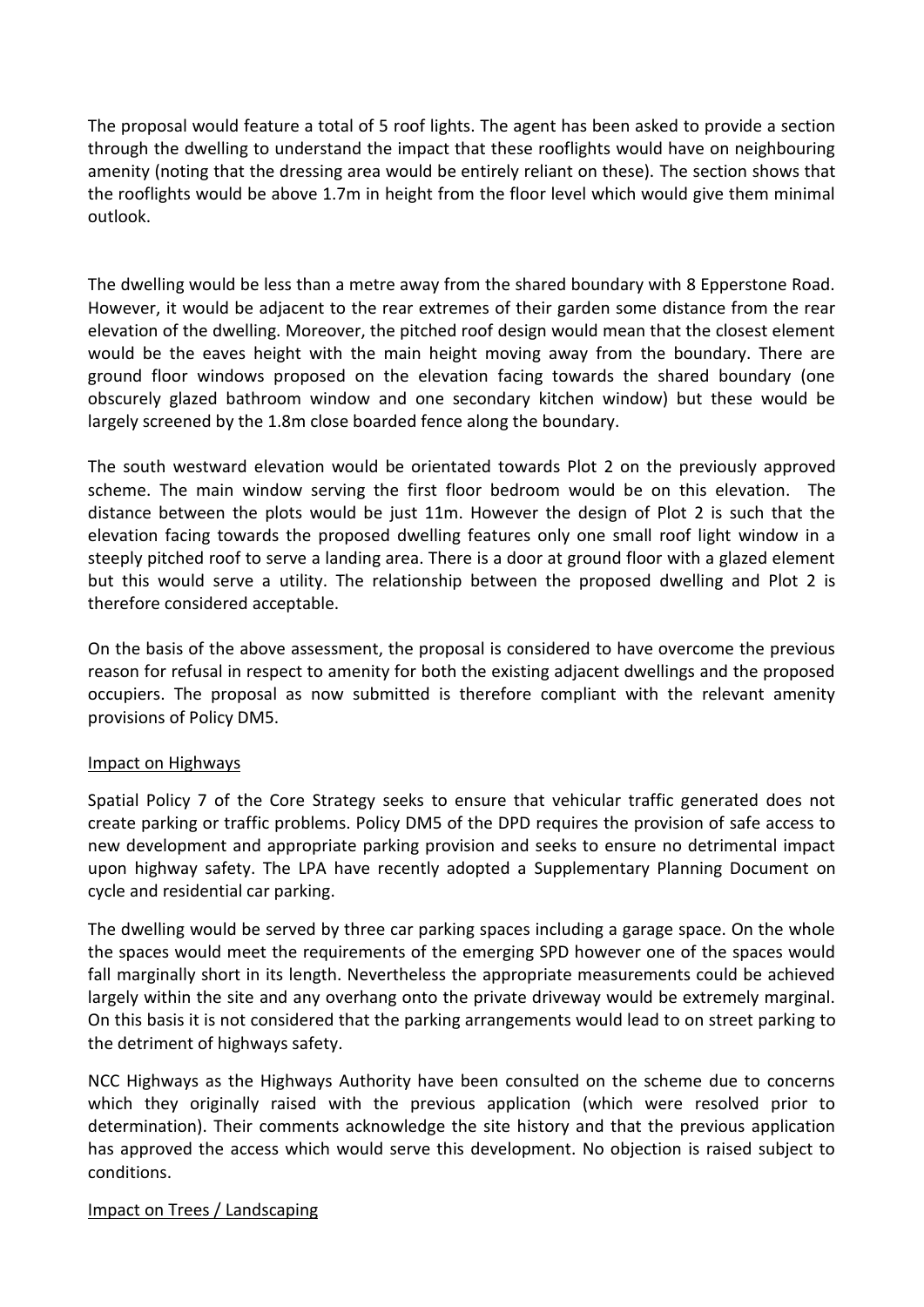Aerial imagery and previous site photographs show that the site was, up until recently, densely vegetated. However, the site has recently been cleared to bare ground with only boundary hedgerows remaining (and the grass bank in front of the host dwelling but this is outside of the applicant's ownership). Clearly it would have been preferable to see a development come forward which respected and took account of existing vegetation but the trees were not protected and it was therefore within the applicant's gift to remove them. Given the constrained size of the plot, it is not considered reasonable in this application to seek additional planting.

#### Impact on Drainage

The site is within Flood Zone 1 at the lowest risk of flooding from rivers and watercourses. Epperstone Road is however at risk of surface water flooding. Moreover Core Policy 10A refers to recent flood events which have occurred in Lowdham making an assessment of drainage all the more important.

The application submission includes drainage details which correspond with those approved through a recent discharge of condition application on the wider site. Colleagues at NCC have reviewed the submitted details as the flood authority and confirmed that as the proposals would connect in upstream to the rest of the development there are no issues in respect to surface water drainage.

### Other Matters

The plan shows boundary treatments and where bins could be kept within the plot (a bin collection plot was included towards the front of the site on the previous approval). Clarification has been sought for the species of the new hedge shown at the end of the rear garden for the plot to avoid the need to provide details by condition. This has been provided during the life of the application through a revised plan and associated landscape schedule.

It is noted that the Parish Council comments have made reference to the required widening of the footway at the front of the site. Notwithstanding that this is a requirement of a previous application and therefore not materially relevant to the current determination, the condition is worded so that these works must be undertaken prior to occupation rather than prior to commencement. To my knowledge, none of the previously approved dwellings have yet been occupied.

The latest comments received from neighbouring parties has referenced the dwelling being moved closer to the shared boundary. For the avoidance of doubt, this is taken as a point of comparison between the current scheme and the previously refused scheme for a two storey dwelling rather than the revised plans compared to the original plans for this application. The suggestion to move the dwelling away from the boundary would not be plausible as it would infringe on the available parking space and in any case as discussed above, the amenity relationship is now considered to be acceptable.

## **Conclusion**

The proposal represents an infill plot which was previously withdrawn from a wider residential proposal in the applicant's ownership. More recently, an application for a two storey dwelling on the plot was refused on the basis of design and amenity impacts.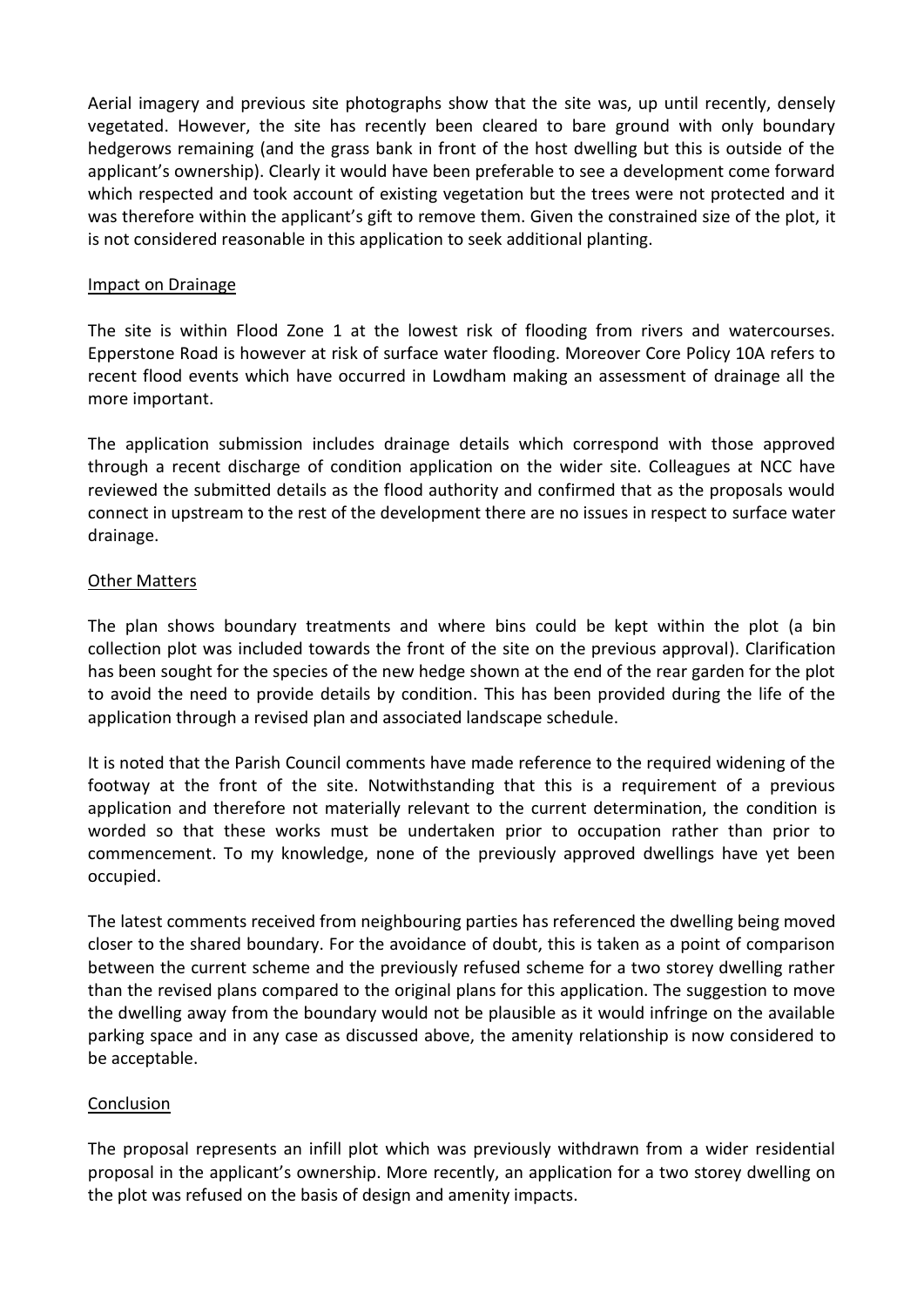Whilst Officers remain of the view that it would have been favourable to see a dwelling identical in design to Plots 4 and 5 come forward, the dwelling as proposed has satisfactorily overcome the previous reason for refusal and no specific harm has been identified through the current proposal which would justify refusal.

The proposal would lead to additional housing delivery on a windfall site in a sustainable settlement and is therefore recommended for approval subject to the conditions outlined below.

### **RECOMMENDATION**

## **That planning permission is approved subject to the following conditions:**

01

The development hereby permitted shall not begin later than three years from the date of this permission.

Reason: To comply with the requirements of Section 51 of the Planning and Compulsory Purchase Act 2004.

02

The development hereby permitted shall not be carried out except in complete accordance with approved proposed plans and documents reference:

- Proposed Floor Plans, Elevation & Proposed Detached Garage 2119(08)003 Rev. H;
- Drainage Layout LV019-CIV-500 Rev. C;
- Materials Schedule dated 26<sup>th</sup> July 2021.

Reason: So as to define this permission.

03

The proposed hedge shown along the north eastern boundary on plan reference Proposed Floor Plans, Elevation & Proposed Detached Garage – 2119(08)003 Rev. H shall be planted in accordance with the Landscaping Schedule received 11<sup>th</sup> August 2021 within 6 months of the occupation of the dwelling or completion of the development, whichever is soonest. If within a period of 7 years from the date of planting the hedgerow is removed, uprooted, destroyed or dies then another of the same species and size of the original shall be planted at the same place. The approved hard landscaping scheme shall be carried out prior to first occupation.

Reason: To ensure the work is carried out within a reasonable period and thereafter properly maintained, in the interests of visual amenity and biodiversity

04

Notwithstanding the provisions of the Town and Country Planning (General Permitted Development) (England) Order 2015 (and any order revoking, re-enacting or modifying that Order), other than development expressly authorised by this permission, there shall be no development to any unit approved under this permission under Schedule 2, Part 1 of the Order in respect of:

Class A: The enlargement, improvement or other alteration of a dwellinghouse. Class B: The enlargement of a dwellinghouse consisting of an addition or alteration to its roof. Class C: Any other alteration to the roof of a dwellinghouse.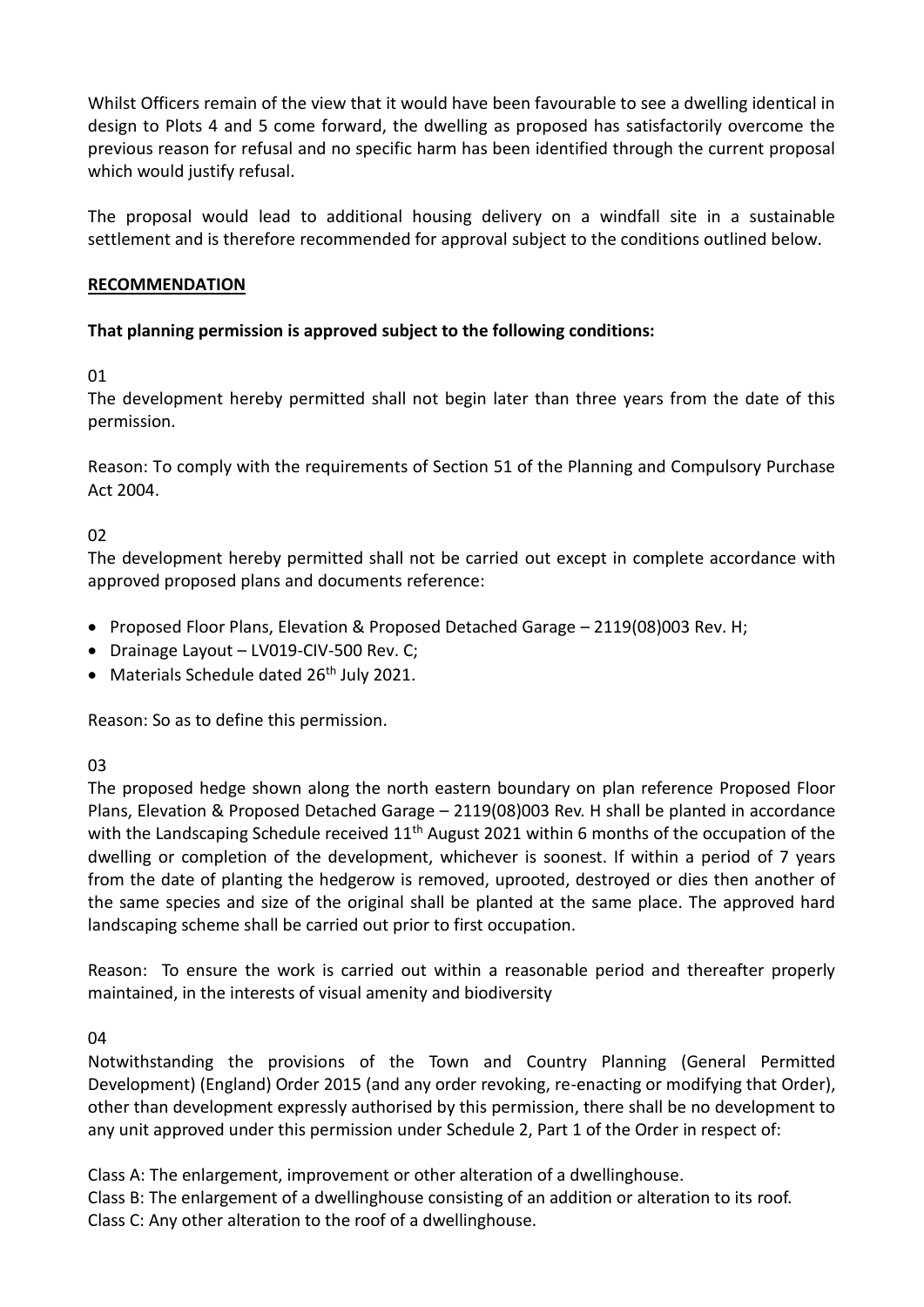Class E: Buildings etc. incidental to the enjoyment of a dwellinghouse.

Reason: To ensure that the Local Planning Authority retains control over the specified classes of development normally permitted under the Town and Country Planning (General Permitted Development) (England) Order 2015 (or any amending legislation) and in order to safeguard the amenity of neighbours

## 05

Prior to the occupation of the dwelling hereby approved, the boundary treatments as shown on plan reference Proposed Floor Plans, Elevation & Proposed Detached Garage – 2119(08)003 Rev. H, shall be implemented on site and shall then be retained for a minimum of five years.

Reason: In the interests of visual and residential amenity.

## 06

Occupation of the development hereby approved shall not take place until:

- a) the access and the driveway are widened to a minimum of 5.0 metres for a minimum distance of 5.0 metres behind the highway boundary as shown on the approved plan ref. drawing no. 2018(08)007 rev. A, titled: Proposed swept path fire appliance and SUV, dated: 13/01/2021 attached to the planning permission ref. 20/02253/FUL.
- b) the access is constructed with a gradient not exceeding 1 in 20 for a distance of 5.0 m from the rear of the highway boundary and 1 in 12 thereafter as shown on the approved plan ref. drawing no. 2018(08)007 rev. A, titled: Proposed swept path fire appliance and SUV, dated: 13/01/2021 attached to the planning permission ref. 20/02253/FUL.
- c) the private driveway shall be surfaced in a bound material (not loose gravel) for a minimum distance of 5.0 metres behind the highway boundary. The surfaced driveway shall then be maintained in such hard-bound material for the life of the development.
- d) the access driveway is constructed with provision to prevent the discharge of surface water from the driveway to the public highway. The provision to prevent the discharge of surface water to the public highway shall then be retained for the life of the development.
- e) any proposed soakaway is located at least 5.0m to the rear of the highway boundary in line with the approved drawing ref. drawing no. 2018(08)007 rev. A, titled: Proposed swept path fire appliance and SUV, dated: 13/01/2021 attached to the planning permission ref. 20/02253/FUL.
- f) the parking areas are provided in accordance with approved plan ref. Proposed Floor Plans, Elevation & Proposed Detached Garage – 2119(08)003 Rev. H. The parking/turning areas shall be maintained in the bound material for the life of the development and shall not be used for any purpose other than the parking/turning/loading and unloading of vehicles.
- g) the turning areas are provided in accordance with approved plan ref. drawing no. 2018(08)007 rev. A, titled: Proposed swept path fire appliance and SUV, dated: 13/01/2021 attached to the planning permission ref. 20/02253/FUL. The turning areas shall be maintained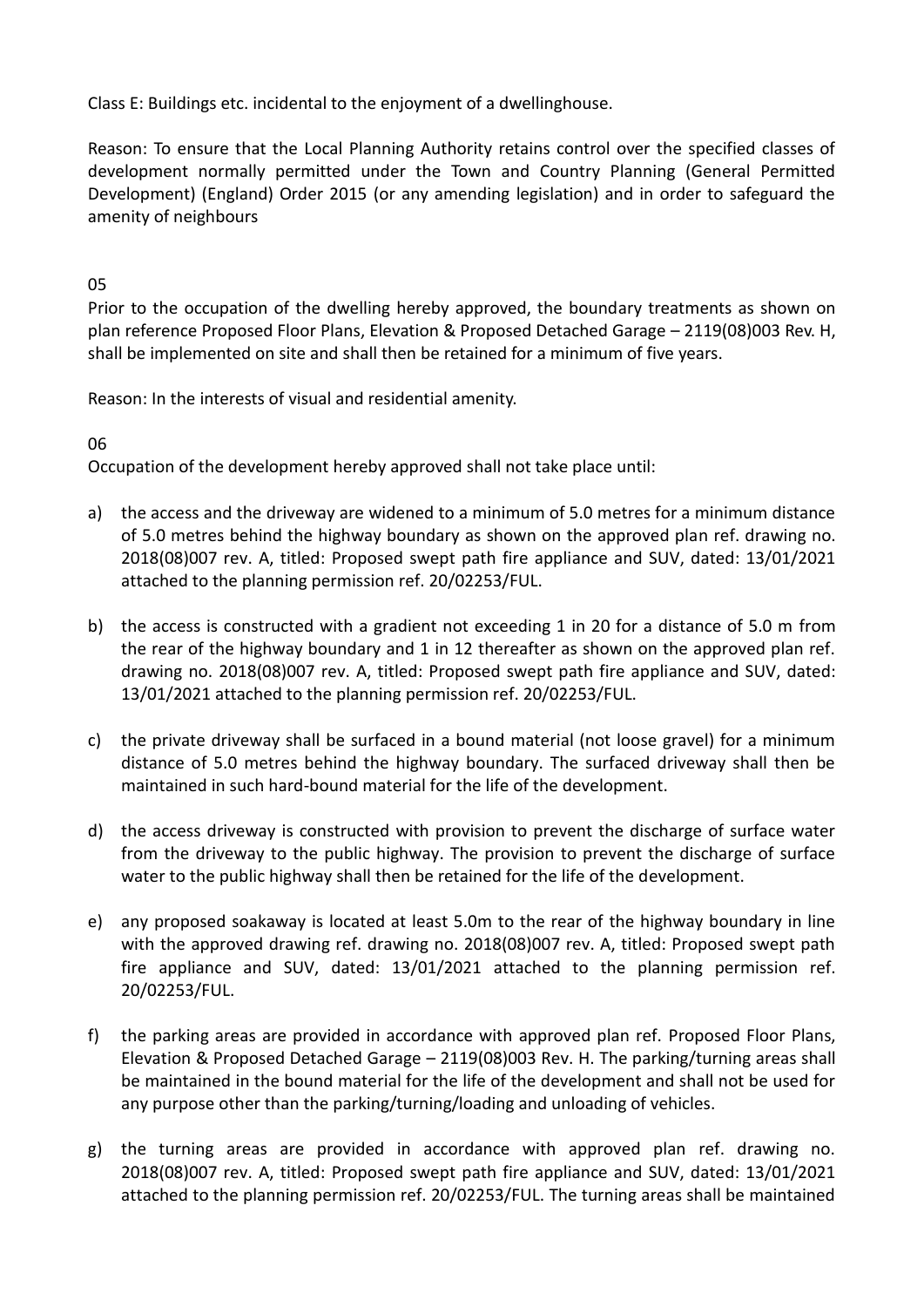in the bound material for the life of the development and shall not be used for any purpose other than the turning of vehicles.

- h) the visibility splays of 2.4m x 43m at the access are provided in accordance the approved plan ref. drawing no. 2018(08)007 rev. A, titled: Proposed swept path fire appliance and SUV, dated: 13/01/2021 attached to the planning permission ref. 20/02253/FUL. The area within the visibility splays referred to in this Condition shall thereafter be kept free of all obstructions, structures or erections exceeding 0.6 metres in height.
- i) pedestrian visibility splays of 2.0 meters x 2.0 meters are provided on each side of the vehicle access as shown on the approved plan ref. drawing no. 2018(08)007 rev. A, titled: Proposed swept path fire appliance and SUV, dated: 13/01/2021 attached to the planning permission ref. 20/02253/FUL. These measurements are taken from and along the highway boundary. The area of land within these splays shall be maintained free from all obstruction over 0.6 meters above the carriageway level at all times.
- j) the existing footway fronting the site is widened to 2.0m wide as shown for indicative purposes only on the approved plan ref. drawing no. 2018(08)007 rev. A, titled: Proposed swept path fire appliance and SUV, dated: 13/01/2021 attached to the planning permission ref. 20/02253/FUL in accordance with the Highway Authority's specification to the satisfaction of the Local Planning Authority.

Reason: In the interest of the highway safety.

## 07

No part of the development hereby permitted shall be brought into use until a 5.0m wide vehicular crossing over the existing highway verge is available for use and constructed in accordance with the Highway Authority's specification to the satisfaction of the Local Planning Authority.

Reason: To enable the vehicles to enter and leave the site in a slow and controlled manner and in the interest of general highway safety.

## Notes to Applicant

01

To avoid nuisance complaints the applicant should have regard to the following:

- 1. Except for emergency works, to protect the amenities of occupiers of other premises in the vicinity, the hours for deliveries or for the construction of the development should be restricted to: Monday to Friday 08:00 to 18.00hrs, Saturday 08:00 to 13.00hrs and no works on site on Sundays/Bank Holidays.
- 2. Suitable measures must be taken to minimise dust and dirt during the construction and operation of the site using best practice methods.

02

The applicant is advised that all planning permissions granted on or after the 1st December 2011 may be subject to the Community Infrastructure Levy (CIL). Full details of CIL are available on the Council's website at www.newark-sherwooddc.gov.uk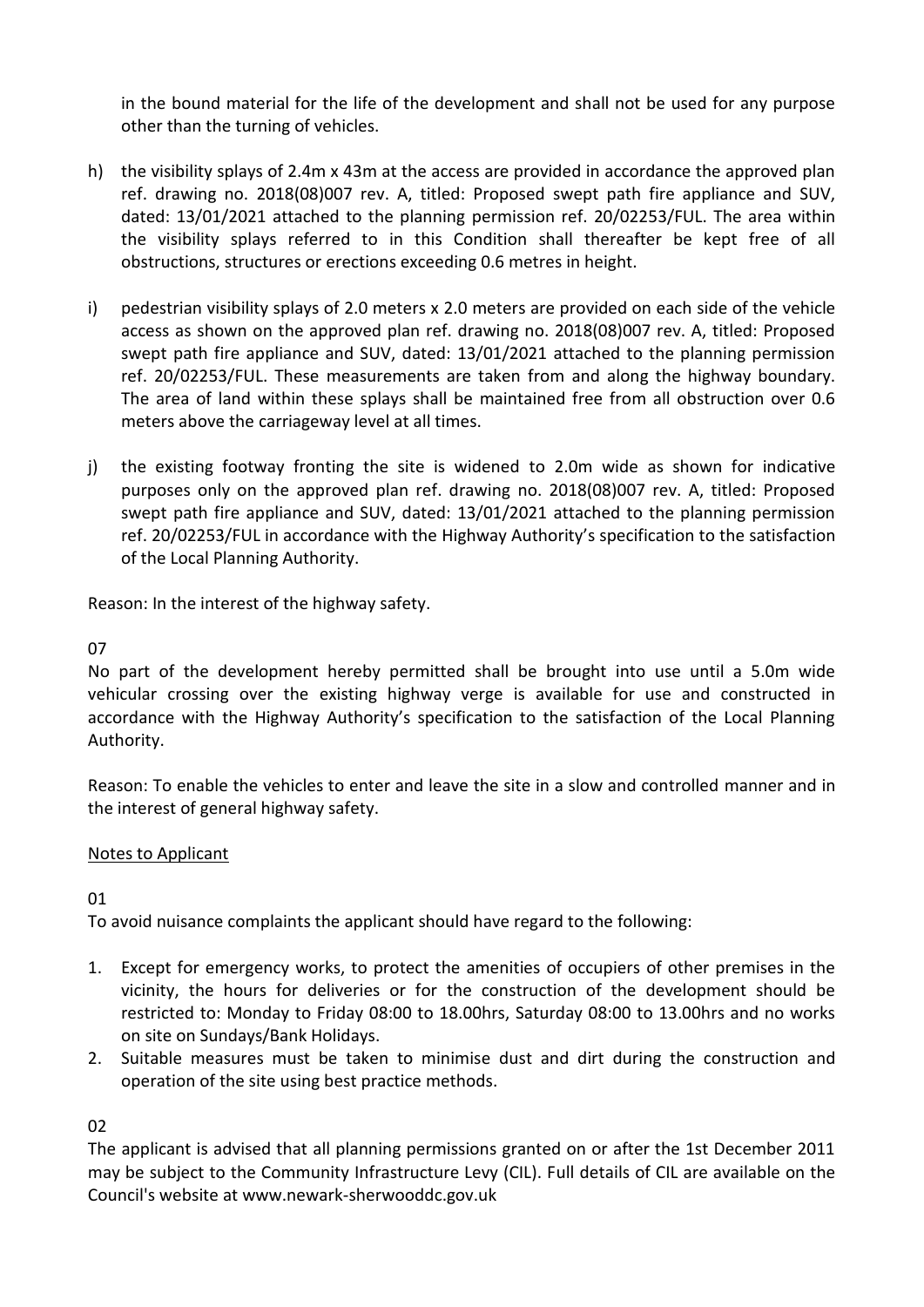The proposed development has been assessed and it is the Council's view that CIL IS PAYABLE on the development hereby approved as is detailed below. Full details about the CIL Charge including, amount and process for payment will be set out in the Regulation 65 Liability Notice which will be sent to you as soon as possible after this decision notice has been issued. If the development hereby approved is for a self-build dwelling, residential extension or residential annex you may be able to apply for relief from CIL. Further details about CIL are available on the Council's website: www.newark-sherwooddc.gov.uk/cil/ or from the Planning Portal: [www.planningportal.gov.uk/planning/applications/howtoapply/whattosubmit/cil](http://www.planningportal.gov.uk/planning/applications/howtoapply/whattosubmit/cil)

## 03

Please note that the District Council no longer provides wheeled bins for residential developments free of charge. Wheeled bins can be purchased from the District Council or any other source provided they conform to appropriate standards and requirements of the Council. Enclosed is a leaflet from the District Council's Waste Management Section entitled 'Guidance for New Development – Waste Storage and Collection' which sets out these standards and requirements. If you wish to purchase wheeled bins or discuss this matter further please contact the Waste Management Officer on 01636 655677 or email: [waste.management@nsdc.info.](mailto:waste.management@nsdc.info)

### 04

The development should not increase flood risk to existing properties or put the development at risk of flooding.

Any discharge of surface water from the site should look at infiltration – watercourse – sewer as the priority order for discharge location.

SUDS should be considered where feasible and consideration given to ownership and maintenance of any SUDS proposals for the lifetime of the development.

Any development that proposes to alter an ordinary watercourse in a manner that will have a detrimental effect on the flow of water (eg culverting / pipe crossing) must be discussed with the Flood Risk Management Team at Nottinghamshire County Council.

The applicant should consider the use of flood resilient construction techniques and materials where possible.

#### 05

This application has been the subject of pre-application discussions and has been approved in accordance with that advice. The District Planning Authority has accordingly worked positively and pro-actively, seeking solutions to problems arising in coming to its decision. This is fully in accordance with Town and Country Planning (Development Management Procedure) (England) Order 2015 (as amended).

#### 06

The proposed development is in a potentially Radon Affected Area\*. These are parts of the country where a percentage of properties are estimated to be at or above the Radon Action Level of 200 becquerals per cubic metre  $(Bq/m<sup>3</sup>)$ . Given the above I advise that it would be prudent for the applicant to investigate if the proposed development will be affected by radon and incorporate any measures necessary into the construction to protect the health of the occupants. Further information is available on the council's website at: [http://www.newark](http://www.newark-sherwooddc.gov.uk/radon)[sherwooddc.gov.uk/radon](http://www.newark-sherwooddc.gov.uk/radon)